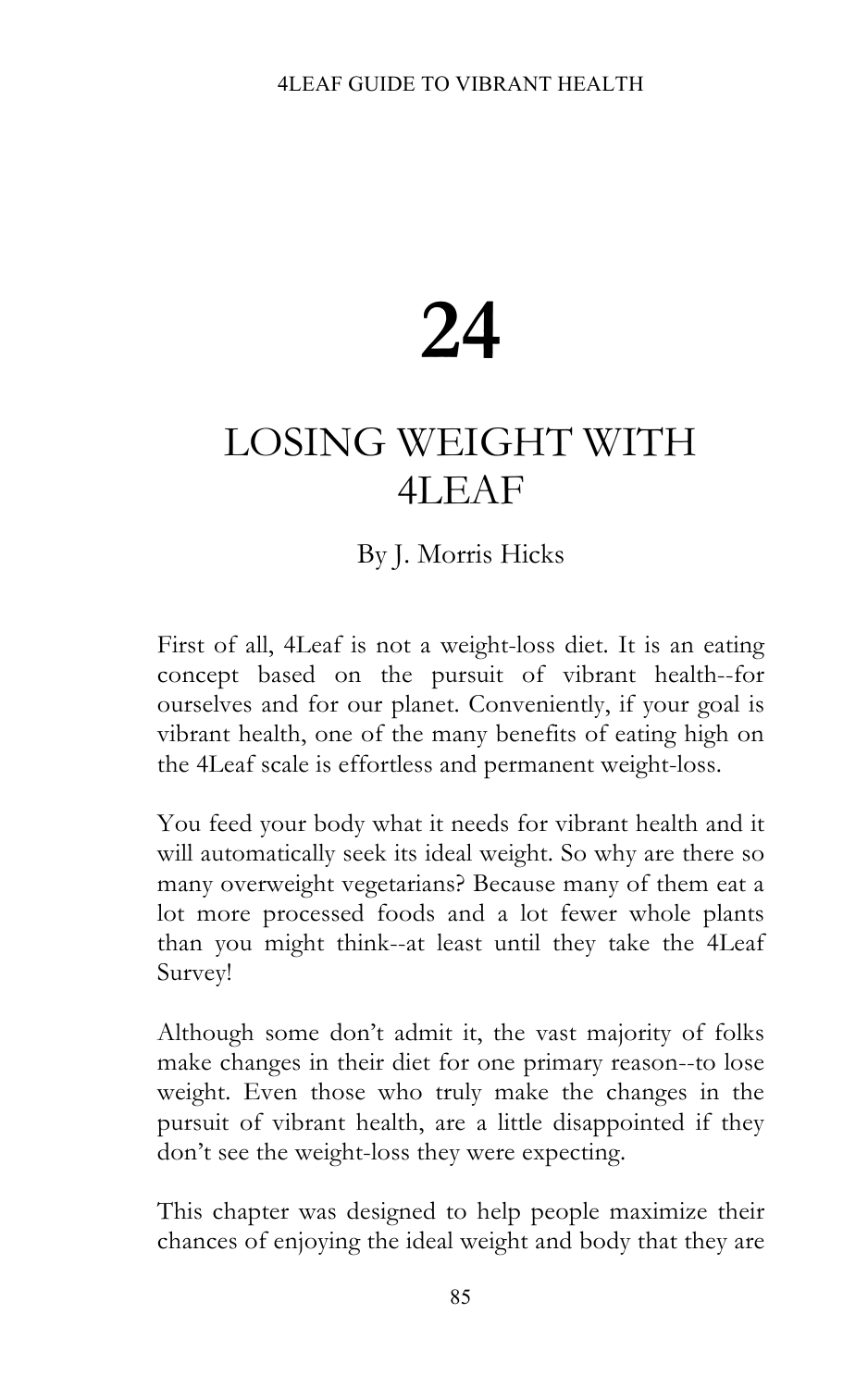#### KERRY GRAFF, MD – J. MORRIS HICKS

seeking. It all boils down to just four things: breakfast, lunch, dinner and snacks! Being creatures of habit, it's time to start forming some healthy new eating habits for all of your routine meals and snacks. Let's take a look at each one and start thinking about how you're going to put more whole plants in all of those meals that you eat regularly.

**Breakfast.** As the most important meal of the day, it's really critical to make sure that your *routine* breakfast derives well over 80% of its calories from whole plants. An aspiring 4Leaf friend of mine hasn't been able to lose all of her excess weight, and she typically begins her day with a toasted English muffin and peanut butter. **Red flag #1.**

For starters, the English muffin is not a whole plant and at best, even the "low fat" peanut butter is over 55% fat; regular is over 70%. That combination has no chance of promoting weight-loss. We recommend that you get real serious about this extremely important meal and make those first few bites of the day among your healthiest.

**Lunch and Dinner**. For some people, lunch is the big meal of the day and for others, it's dinner. Whatever it is for you, we once again recommend that you take the time to make sure that your *routine* meals (things you eat several times a week) are mostly whole plants with less than 20% fat. Here are a few things to consider when eating at lunch or dinner at home or in restaurants:

**1. Make sure that your salad is not mostly fat.** Most of the calories in restaurant salads do not come from whole plants. They come from the dressing and the ubiquitous cheese. Even 100% plant-based salads usually derive over half their calories from the salad dressing or olive oil. And if you eliminate that dressing, your salad likely won't have enough calories to last you for two hours. So just add some grains, legumes or potatoes and you'll be fine.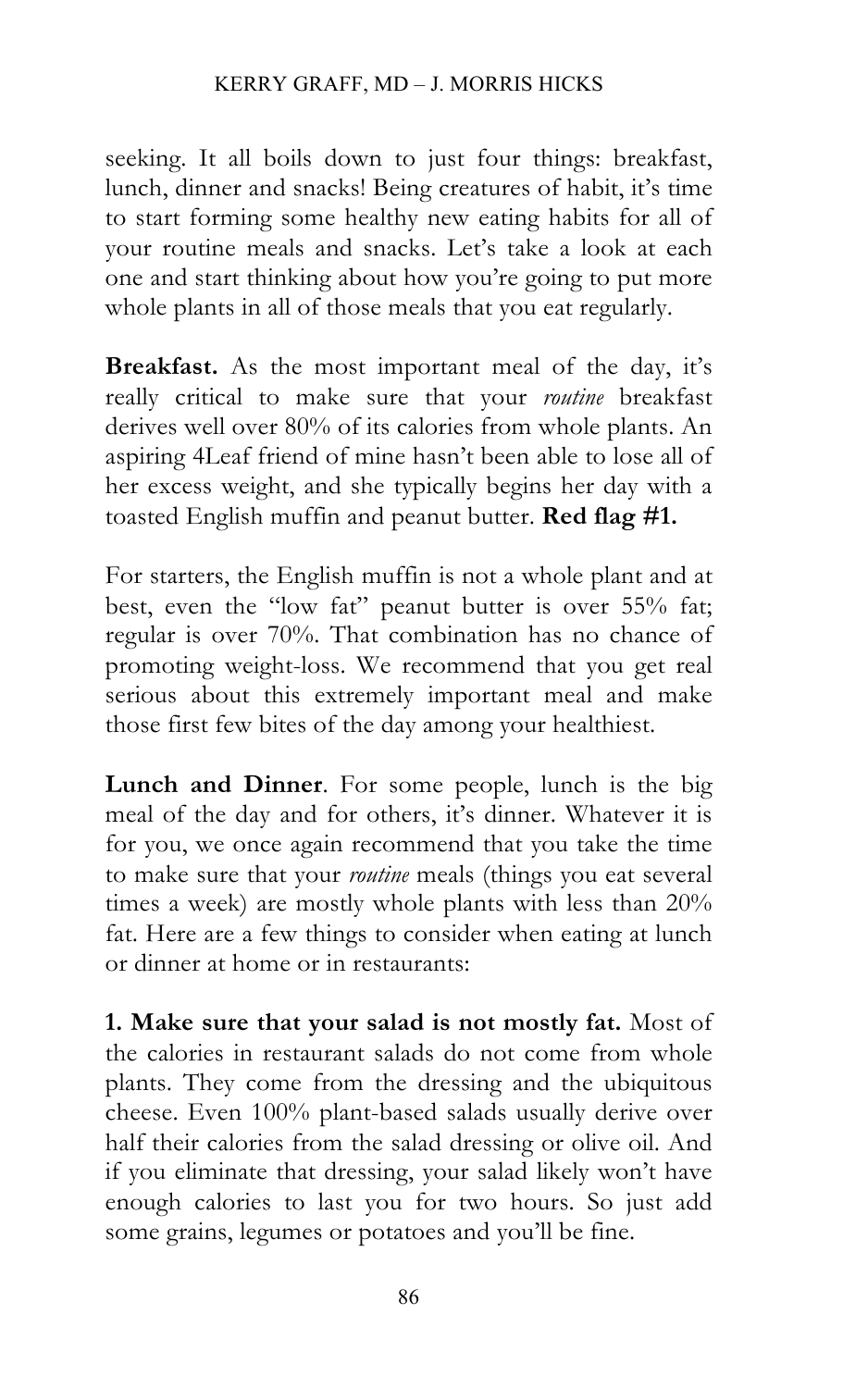#### 4LEAF GUIDE TO VIBRANT HEALTH

**2. Pasta is rarely a 4Leaf meal**. We find that aspiring 4Leaf-ers who load up on pasta and bread at every meal have trouble achieving the weight-loss they might be expecting. The problem is that neither pasta nor bread is a whole plant, in nature's package. That doesn't mean you can't eat pasta and bread, but you will need to do a little tweaking to make it a healthy meal.

When ordering pasta, we suggest telling the waiter that you would like to have a small "side" of whole grain pasta without the cream sauce. Then ask for a full-size plate of vegetables along with a small portion of whole grain bread. While this meal may be only in the 3Leaf range (70% of calories from whole plants), the "menu version" of pasta primavera will typically not even score at the 1Leaf level. Remember my aspiring 4Leaf friend? She continues to eat lots of pasta (usually not even whole wheat) and is still not adding many vegetables. **Red Flag #2.**

**3. Think whole veggies, grains and legumes** when you think about lunch or dinner. And get into a habit of really loading up on the veggies. Then, since those veggies have very few calories, just add some of the starchy foods to prevent getting hungry between meals.

**4. Go easy on the non 4Leaf snacks.** Many people get a greater percentage of their calories than they would care to admit--munching on snacks between meals. If you want to lose weight, most of those snacks must be at the 4leaf level. As for my aspiring 4Leaf friend, still remaining in her home is a vast array of cookies, salty snacks, nuts, and all manner of sweets. **Red Flag #3.**

Remember the shopping rule: "If it goes in your shopping cart, it will end up in your stomach." In her case, I suggested developing a few healthy 4Leaf snacks that she would truly enjoy. Maybe home-made hummus with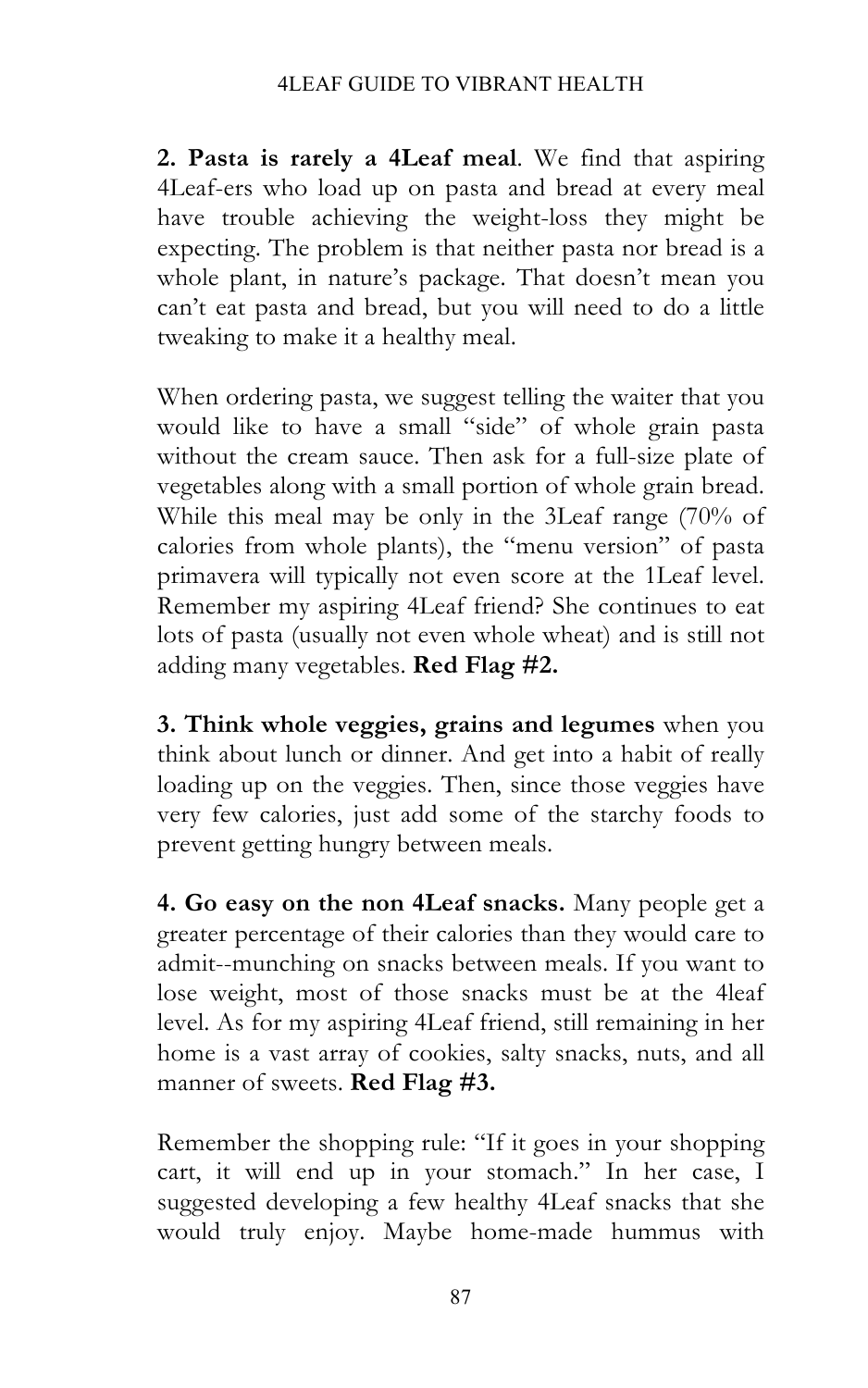carrots and celery for dipping. Why home-made? Because it's darn near impossible to find packaged hummus in the grocery store that's not loaded with fat from the added oil.

It all begins with discipline; then, when the new healthy eating habits take over, you'll be well on your way to vibrant health--and the trim body you're seeking. (See Appendix C, D, E and F for more ideas.)

**Quick story.** My son Jason does some moonlighting as a personal trainer and health coach. One of his long-term clients was a doctor (5' 8") who was a bit overweight at 210 pounds. After three years of routine workouts in the gym, and minimal weight-loss, Brian said that he was ready to try that "4Leaf thing" that Jason had told him about.

So, in addition to the routine workouts, they began a 60 day regimen of Brian reporting what he ate each day on an Excel spreadsheet. Jason analyzed and scored all the food and reported back to Brian his daily 4Leaf level via email- with this reminder at the bottom of each message:

"It's not about weight-loss, it's all about vibrant health. The weight-loss will take care of itself."

Six months later, Brian weighed 160 pounds, after not EVER being under 185 since he was 13. As he went below 180, people kept asking him what his weight goal was. He kept telling them, "My goal is vibrant health, the weight is taking care of itself." The vibrant health also enabled him to eliminate all of his meds, including one for gout.

Several years later, Brian is still enjoying vibrant health and a trim body. He even announced to his entire staff in public (with us there) that Jason Hicks had saved his life.

#### **Need more help? Dr. Graff offers a few more tips:**